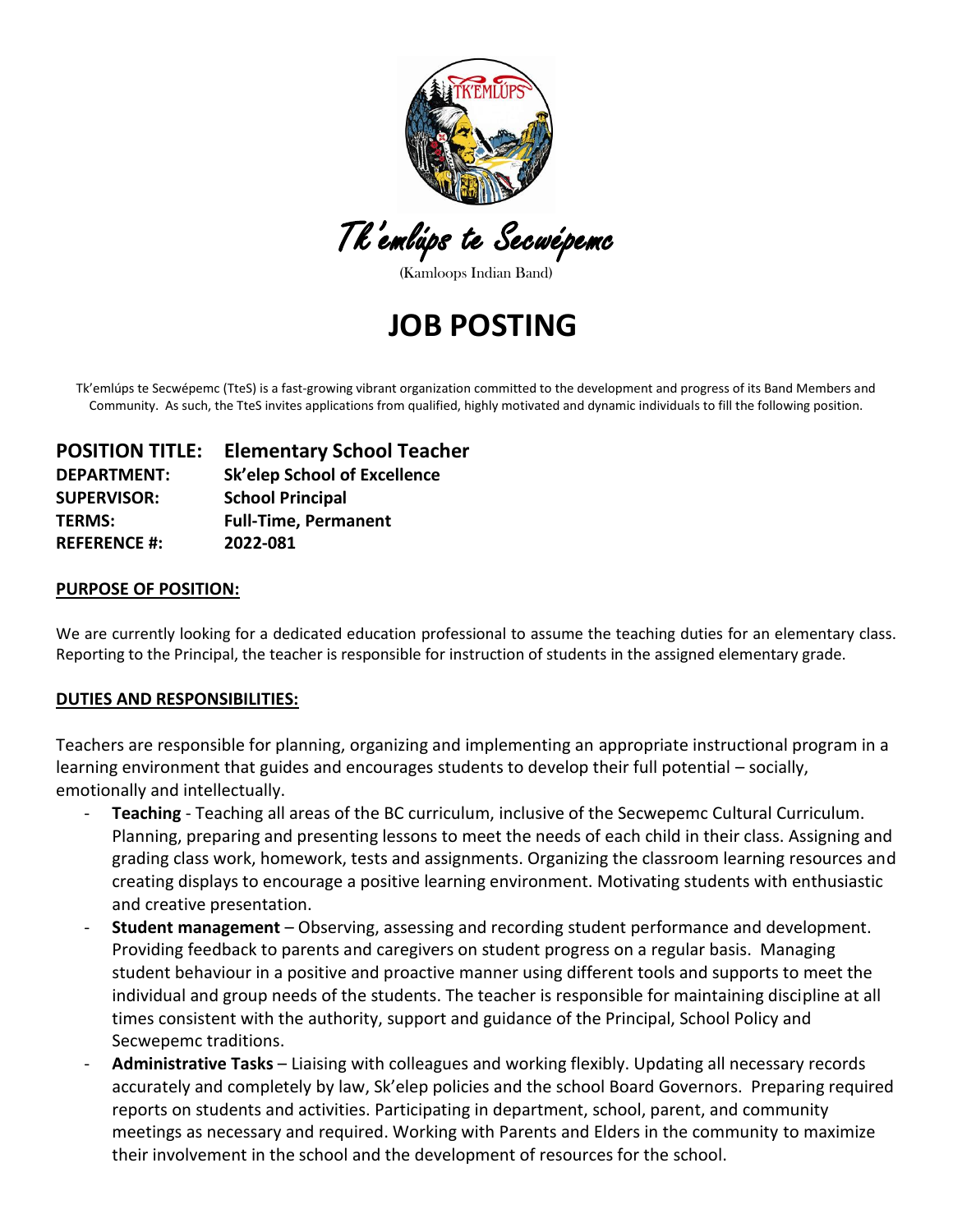- **Extracurricular Activities** – Organizing and taking part in school events, outings and activities which may take place on weekends or in the evenings.

# **Professional Certification, Education and Experience:**

- A valid BC teaching certificate or eligibility for membership with the BC Teacher Regulation Branch Certification.
- Member in good standing with the Ministry of Education Teacher Regulation Branch
- Minimum Bachelor of Education Degree, TQS Category 5 or equivalent.
- Experience, and/or knowledge of programs such as Read Well, Reading Mastery, Saxon Math, DIBELS, and culturally relevant content & resources.

## **Skills and Abilities:**

- Cultural awareness sensitivity, with experience in First Nations schools and communities.
- Knowledge of and experience with BC's Redesigned Curriculum, with particular emphasis on the inclusion of Aboriginal Worldviews & Perspectives and First Peoples Principles of Learning.
- Commitment to active participation in the school and the extended learning community.
- Demonstrated ability to work collaboratively with colleagues in the planning and delivery of the school goals.
- Committed to making collaborative decisions about instructional design and selection of instructional

# **Assets but not required:**

- Band Member of the Tk'emlúps te Secwépemc
- First Nations Ancestry
- Ability to Speak Secwepemc Language
- Basic First Aid
- Current, and Valid Driver's License

**HOURS OF WORK:** Normal Day shifts – 7 hours. Non-normal shifts maybe required. PAY GRADE: As per current TteS wage grid.